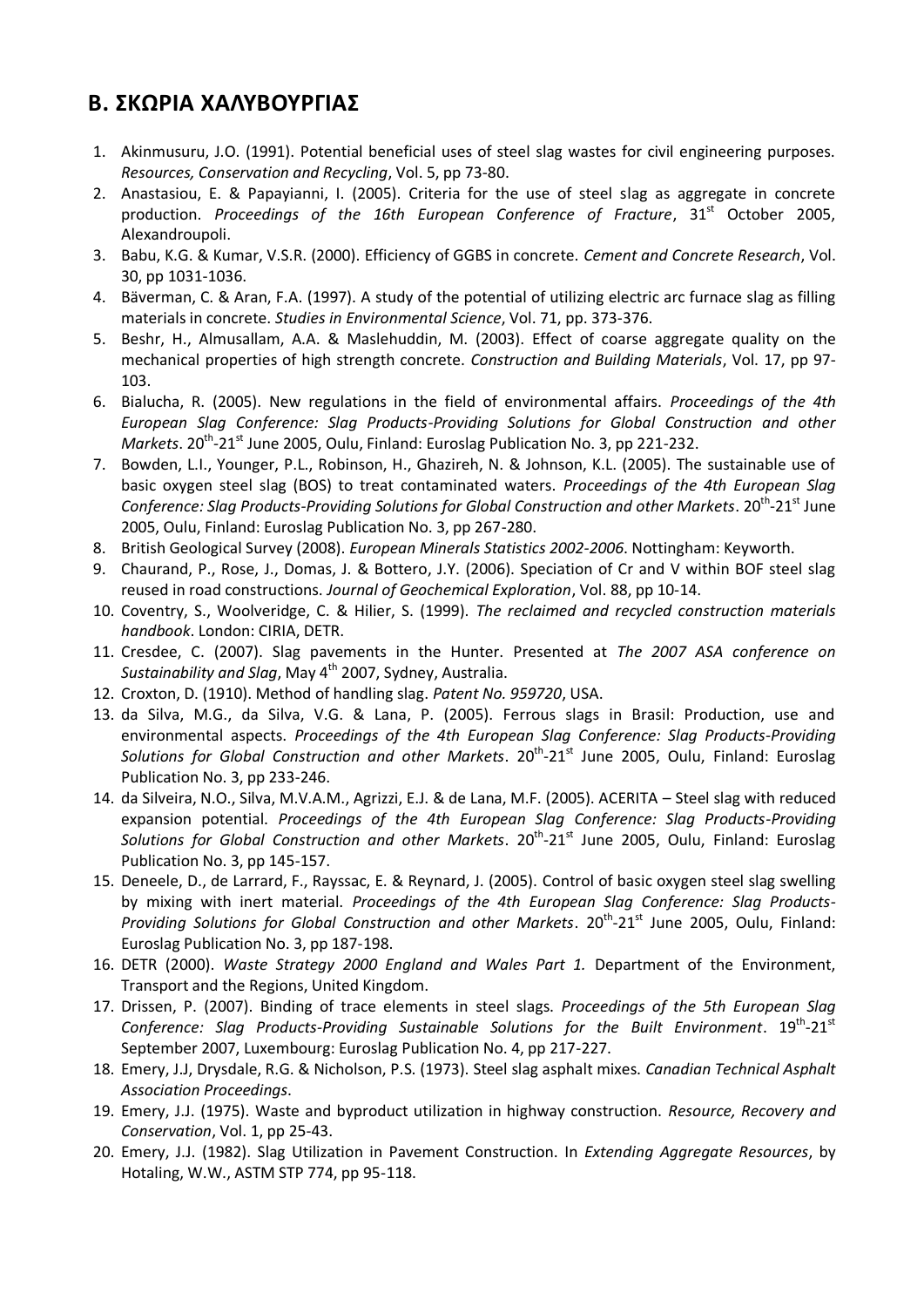- 21. Emery, J.J. (1984). Resource conservation in the iron and steel industry worldwide. *Resources and Conservation*, Vol. 11, pp 143-152.
- 22. Freeman, P.J. (1918). Tests of Blast Furnace Slag as the Coarse Aggregate in Concrete. *ACI Journal Proceedings*, Vol. 14, No. 6, pp 95-99.
- 23. Haimi, S. (2005). Slag; product or waste the present situation. *Proceedings of the 4th European Slag*  Conference: Slag Products-Providing Solutions for Global Construction and other Markets. 20<sup>th</sup>-21<sup>st</sup> June 2005, Oulu, Finland: Euroslag Publication No. 3, pp 211-220.
- 24. Hatscher, N. (2007). Consequences of the REACH-Regulation. *Proceedings of the 5th European Slag*  Conference: Slag Products-Providing Sustainable Solutions for the Built Environment. 19<sup>th</sup>-21<sup>st</sup> September 2007, Luxembourg: Euroslag Publication No. 4, pp 7-11.
- 25. Higgins, D.D., Kinuthia, J.M. & Wild, S. (1998). Soil stabilization using lime-activated ground granulated blast furnace slag. *ACI Special Publication*, Vol. 178, pp 1057-1074.
- 26. Hogan, F.J. & Meusel, J.W. (1981). Evaluation for durability and strength development of a ground granulated blast furnace slag cement. *Cement, Concrete, and Aggregates*, Vol. 3, No.2
- 27. Hooley, E.P. (1904). Apparatus for the preparation of tar macadam. *Patent No. 765975*, USA.
- 28. Huang, Y., Bird, R.N. & Heidrich, O. (2007). A review of the use of recycled solid waste materials in asphalt pavements. *Resources, Conservation and Recycling*, Vol. 52, pp 58-73.
- 29. IISI (2008) *Steel Statistical* Yearbook. Ανακτήθηκε το Φεβρουάριο του 2009 από International Iron and Steel Institute: http://www.worldsteel.org
- 30. ISSB (2008). *UK Steel Key Statistics*. Iron and Steel Statistics Bureau, UK. Ανακτήθηκε το Φεβρουάριο του 2009 από UK Steel: http://www.eef.org.uk/
- 31. Joost, M. (2007). Three years of factory production control for aggregates. *Proceedings of the 5th European Slag Conference: Slag Products-Providing Sustainable Solutions for the Built Environment*. 19<sup>th</sup>-21<sup>st</sup> September 2007, Luxembourg: Euroslag Publication No. 4, pp 55-64.
- 32. Khan, M.I. & Wahhab, H.I.A. (1998). Improving slurry seal performance in Eastern Saudi Arabia using steel slag. *Construction and Building Materials*, Vol. 12, pp 195-201.
- 33. Kourounis, S., Tsivilis, S., Tsakiridis, P.E., Papadimitriou, G.D. & Tsibouki, Z. (2007), Properties and hydration of blended cements with steelmaking slag. *Cement and Concrete Research*, Vol. 37, pp 815- 822.
- 34. Kujala, K. (2005). Use of industrial co-products in civil engineering. *Proceedings of the 5th European*  Slag Conference: Slag Products-Providing Sustainable Solutions for the Built Environment. 19<sup>th</sup>-21<sup>st</sup> September 2007, Luxembourg: Euroslag Publication No. 4, pp 63-70.
- 35. Lee, A.R. (1974). *Blast Furnace and Steel Slag*. London: Edward Arnold.
- 36. Luxan, M.P., Sotolongo, R., Dorrego, F. & Herrero, E. (2000). Characteristics of slags produced in the fusion of scrap steel by electric arc furnace. *Cement and Concrete Research*, Vol. 30, pp 517-519.
- 37. Manso, J.M., Polanco, J.A., Losañez, M. & Gonzalez, J.J. (2006). Durability of concrete made with EAF slag as aggregate. *Cement & Concrete Composites*, Vol. 28, pp 528-534.
- 38. Maslehuddin, M., Sharif, A.M., Shameem, M., Ibrahim, M. & Barry, M.S. (2003). Comparison of properties of steel slag and crushed limestone aggregate concretes. *Construction and Building Materials*, Vol. 17, pp 105-112.
- 39. Mather, B. (1957). Laboratory tests of blast-furnace slag cements. *ACI Journal Proceedings*, Vol. 54, No. 9, pp 205-232.
- 40. Matsunaga, H., Kogiku, F., Takagi, M., Tanishiki, K. & Nakagawa, M. (2004). Environment-Friendly Block Made from Steel Slag. *Proceedings of* the *Eighth CANMET/ACI International Conference on Fly Ash,*  Silica Fume, Slag, and Natural Pozzolans in Concrete. Edited by Malhotra, V.M., 23<sup>rd</sup>-29<sup>th</sup> May 2004, Las Vegas, USA, pp 457-470.
- 41. Merkel, Th. (2007). New field of application Steel slag for railway tracks. *Proceedings of the 5th European Slag Conference: Slag Products-Providing Sustainable Solutions for the Built Environment*. 19<sup>th</sup>-21<sup>st</sup> September 2007, Luxembourg: Euroslag Publication No. 4, pp 65-76.
- 42. Monshi, A. & Asgarani, M.K. (1999). Producing Portland cement clinker from iron and steel slags and limestone. *Cement and Concrete Research*, Vol. 29, pp 1373-1377.
- 43. Montgomery, D.G. & Wang, G. (1991). Instant-chilled steel slag aggregate in concrete strength related properties. *Cement and Concrete Research*, Vol. 21, pp 1083-1091.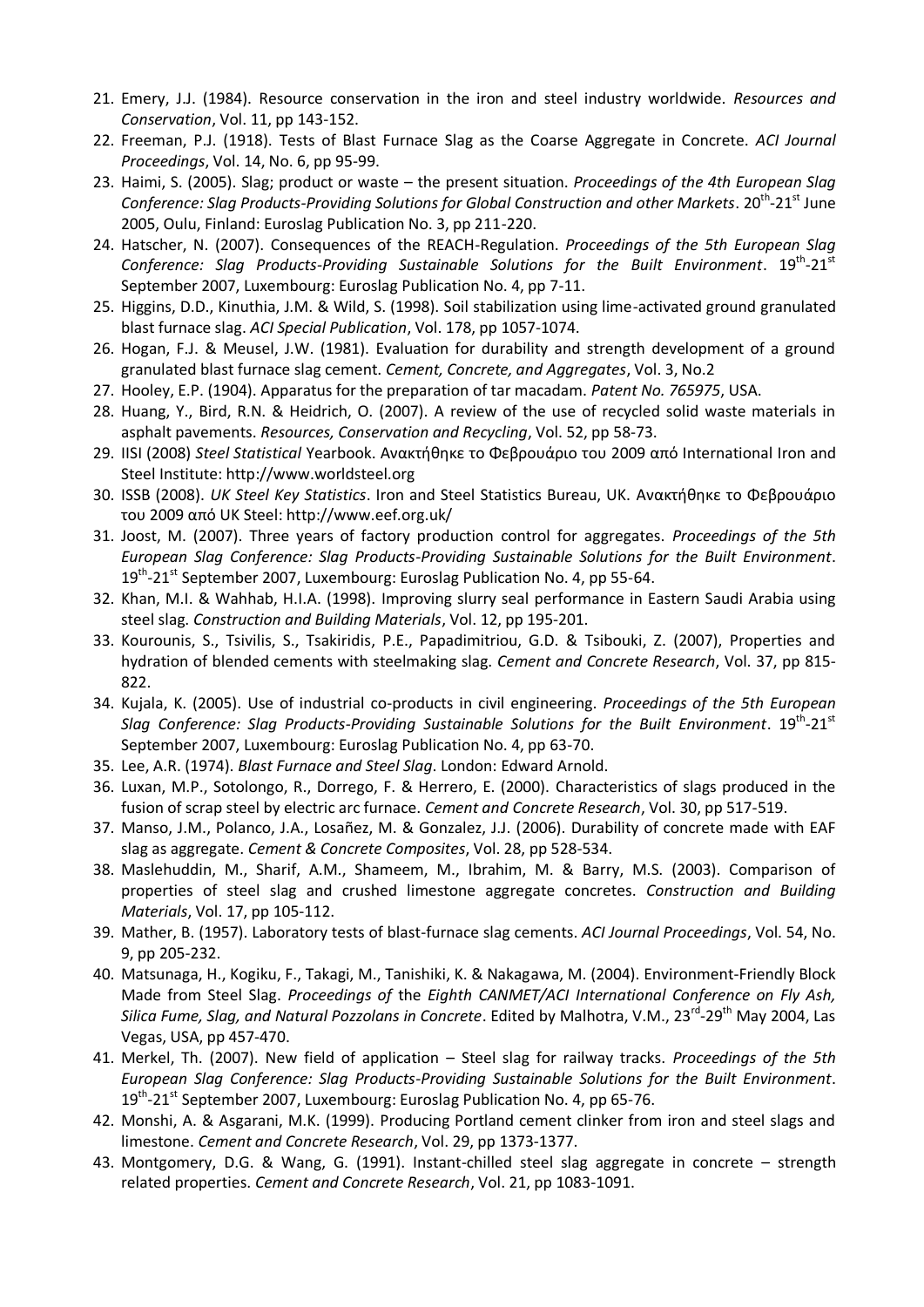- 44. Montgomery, D.G. & Wang, G. (1992). Instant-chilled steel slag aggregate in concrete fracture related properties. *Cement and Concrete Research*, Vol. 22, pp 755-760.
- 45. Motz, H. & Geiseler, J. (2001). Products of steel slags an opportunity to save natural resources. *Waste Management*, Vol. 21, pp 285-293.
- 46. Nakagawa, M. (2007). The current state of the use of iron and steel slag products in Japan. *Proceedings of the 5th European Slag Conference: Slag Products-Providing Sustainable Solutions for the Built*  Environment. 19<sup>th</sup>-21<sup>st</sup> September 2007, Luxembourg: Euroslag Publication No. 4, pp 167-179.
- 47. Nippon Slag Association (2006). *The Slag Sector in the Steel Industry*. Ανακτήθηκε το Φεβρουάριο του 2009 από Nippon Slag Association: http://www.slg.jp/
- 48. NSA (2001). *Steel slag – a premier construction aggregate.* Ανακτήθηκε το Φεβρουάριο του 2009 από National Slag Association: http://www.nationalslag.org
- 49. ODPM (2002). *Survey of arisings and use of secondary materials as aggregates: 2001*. Office of the Deputy Prime Minister, United Kingdom.
- 50. Papayianni, I. & Anastasiou, E. (2003). Concrete incorporating high volumes of industrial by-products. Proceedings of the International Conference Celebrating Concrete: People and Practice, 3<sup>rd</sup>-4<sup>th</sup> September 2003, Dundee, Scotland.
- 51. Papayianni, I. & Anastasiou, E. (2005). Optimization of ladle furnace slag for use as a supplementary cementing material. *Proceedings of the 16th European Conference of Fracture*, 31<sup>st</sup> October 2005, Alexandroupoli
- 52. Qing, Y., Huxing, C., Yuqing, W., Shangxian, W. & Zonghan, L. (2004). Effect of MgO and gypsum content on long-term expansion of low heat Portland slag cement with slight expansion. *Cement and Concrete Composites*, Vol. 26, pp 331-337.
- 53. Ramachandran, V.S. (1981). *CBD-215. Wastes and By-Products as Concrete Aggregates*. Canada: National Research Council.
- 54. Ramaswamy, S.D., Kheok, S.C. & Tanaboriboon, Y. (1988). Study on utilization of steel slag as ballast material. *Proceedings of the Symposium on Environmental Geotechnics and Problematic Soils and Rock*. December 1985, Bangkok, Thailand. Edited by Balkema, A.A, Rotterdam, pp 255-260.
- 55. Rex, M. (2005). The use of BF, converter and ladle slags in European agriculture benefits or risks? *Proceedings of the 4th European Slag Conference: Slag Products-Providing Solutions for Global*  Construction and other Markets. 20<sup>th</sup>-21<sup>st</sup> June 2005, Oulu, Finland: Euroslag Publication No. 3, pp 51-62.
- 56. Roads and Traffic Authority (1993). *A Guide to the Use of Slag in Roads*. New South Wales and Australasian Slag Association.
- 57. Setien, J., Hernandez, D. & Gonzalez, J.J. (2009). Characterization of ladle furnace basic slag for use as a cementitious material. *Construction and Building Materials*, Vol. 23, No. 5, pp 1788-1794.
- 58. Shi, C. & Hu, S. (2003). Cementitious properties of ladle slag fines under autoclave curing conditions. *Cement and Concrete Research*, Vol. 33, pp 1851-1856.
- 59. Shi, C. & Qian, J. (2000). High performance cementing materials from industrial slags a review. *Resources, Conservation and Recycling*, Vol. 29, pp 195-207.
- 60. Shi, C. (2002). Characteristics and cementitious properties of ladle slag fines from steel production. *Cement and Concrete Research*, Vol. 32, No. 3, pp 459-462.
- 61. State of Ohio (2002). *Quality control requirements for steel slag aggregate producer/ processors*. Supplement 1071, Department of Transportation, State of Ohio, USA.
- 62. Swamy, R.N. (1993). Fly ash and slag: standards and specifications help or hindrance? *Materials and Structures*, Vol. 26, pp 600-613.
- 63. Thompson, S.E. (1917). Slag as a Concrete Aggregate. *ACI Journal Proceedings*, Vol. 13, No. 2, pp 107- 116.
- 64. Tossavainen, M., Engström, F., Menad, N. & Yang, Q. (2005). Stability of modified steel slags. *Proceedings of the 4th European Slag Conference: Slag Products-Providing Solutions for Global*  Construction and other Markets. 20<sup>th</sup>-21<sup>st</sup> June 2005, Oulu, Finland: Euroslag Publication No. 3, pp 247-255.
- 65. Tossavainen, M., Engström, F., Yang, Q., Menad, N., Lidstrom Larsson, M. & Bjorkman, B. (2007). Characteristics of steel slag under different cooling conditions. *Waste Management*, Vol. 27, pp 1335- 1344.